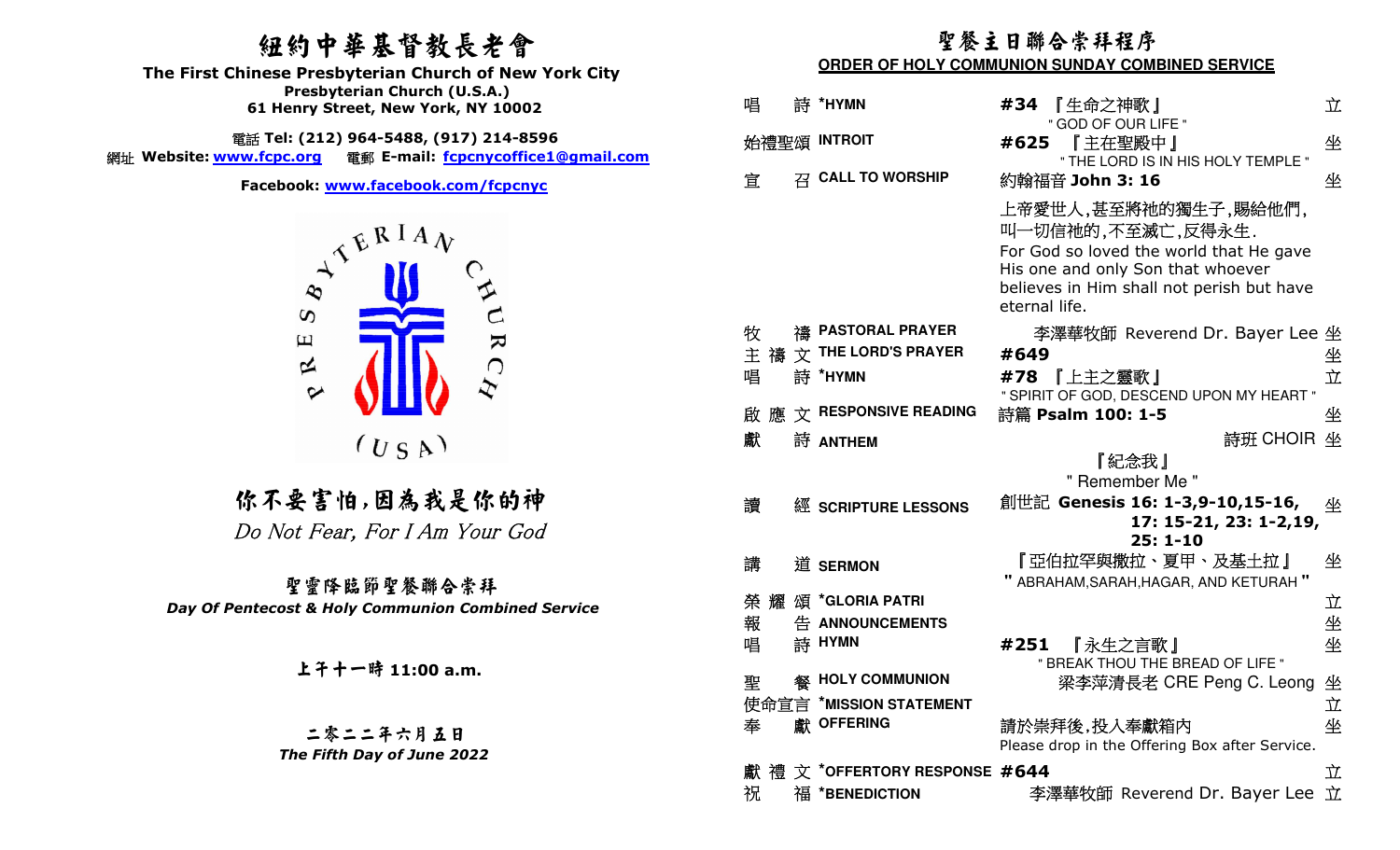阿 們 頌 **\*AMEN #675** 立

立

唱 詩 **\*HYMN #592**

 『<sup>聖</sup>靈善導歌』" HOLY SPIRIT, FAITHFUL GUIDE "

**\*please stand** 

# 使徒信經

 我信上帝, 全能的父, 創造天地的主. 我信我主耶穌基督, 上帝的獨生子, 因聖靈感孕, 由童貞女馬利亞所生, 在本丟彼拉多手下受難 , 被釘於十字架, 受死埋葬 , 降在陰間, 第三天從死人中復活, 升天, 坐在全能父上帝的右邊, 將來必從那裏降臨,審判活人死人. 我信聖靈, 我信聖而公之教會, 我信聖徒相通, 我信罪得赦免, 我信身體復活, 我信永生. 阿們.

## **The Apostles' Creed**

I believe in God, the Father almighty, creator of heaven and earth. I believe in Jesus Christ, God's only Son, our Lord, who was conceived by the Holy Spirit, born of the Virgin Mary, suffered under Pontius Pilate, was crucified, died, and was buried; He descended to the dead. On the third day He rose again; He ascended into heaven, He is seated at the right hand of the Father, and He will come again to judge the living and the dead. I believe in the Holy Spirit, the Holy Catholic Church, the communion of saints, the forgiveness of sins, the resurrection of the body, and the life everlasting. AMEN.

# 認 罪 文 **CONFESSION OF SINS**

 永生的上帝,人類的審判者和拯救者,我們坦誠地承認,我們常為自己所犯的 過犯而試圖躲避祢,我們常為自己而活,拒絕去承擔別人的勞苦重擔而不關心 他人,我們常忽視人類的痛苦,對那些飢餓的人、貧乏的人、受壓制的人毫不 理會。上帝啊,懇求藉祢無限的慈悲饒恕我們諸般的罪,使我們能從自私當中 釋放出來,從此追隨祢的旨意和遵行祢的誡命.奉主耶穌基督聖名而求,阿們。 Eternal God, our judge and redeemer: we confess that we have tried to hide from thee, for we have done wrong. We have lived for ourselves. We have refused to shoulder the troubles of others and turned from our neighbors. We have ignored the pain of the world, and passed by the hungry, the poor, and the oppressed. O God, in thy great mercy, forgive our sin and free us from selfishness, that we may choose thy will and obey thy commandments; through Jesus Christ our Lord. Amen.

# 使命宣言**MISSION STATEMENT**

### 我們是紐約中華基督教長老會的會友,屬上帝的子民.致力培育信徒的靈命, 忠心事主,廣傳福音,服務社區,藉以彰顯天父愛世之宏旨.

 We, as members of the First Chinese Presbyterian Church, the people of God, strive to nurture our spirituality, serve God faithfully, spread the Gospel and service the community that God's great love may be manifested.

# 啟應文: 詩篇 **<sup>100</sup>** 篇 **1-5**節

- 主席啟**:** 普天下當向耶和華歡呼!
- 會眾應**:** 你你們當樂意侍奉耶和華,當來向祂歌唱!
	- 啟**:** 你們當曉得耶和華是上帝。我們是祂造的,也是屬祂的; 我們是祂的民,也是祂草場的羊。
	- 應**:** 當稱謝進入祂的門,當讚美進入祂的院;當感謝祂,稱頌 祂的名。
	- 同讀**:** 因為耶和華本為善,祂的慈愛存到永遠,祂的信實直到萬 代!

#### **Responsive Reading: Psalm 100:1-5**

- 1 Shout for joy to the LORD, all the earth.
- 2 Worship the LORD with gladness; come before him with joyful songs.
- 3 Know that the LORD is God. It is he who made us, and we are his; we are his people, the sheep of his pasture.
- 4 Enter his gates with thanksgiving and his counts with praise; give thanks to him and praise his name.
- 5 For the LORD is good and his love endures forever; his faithfulness continues through all generations.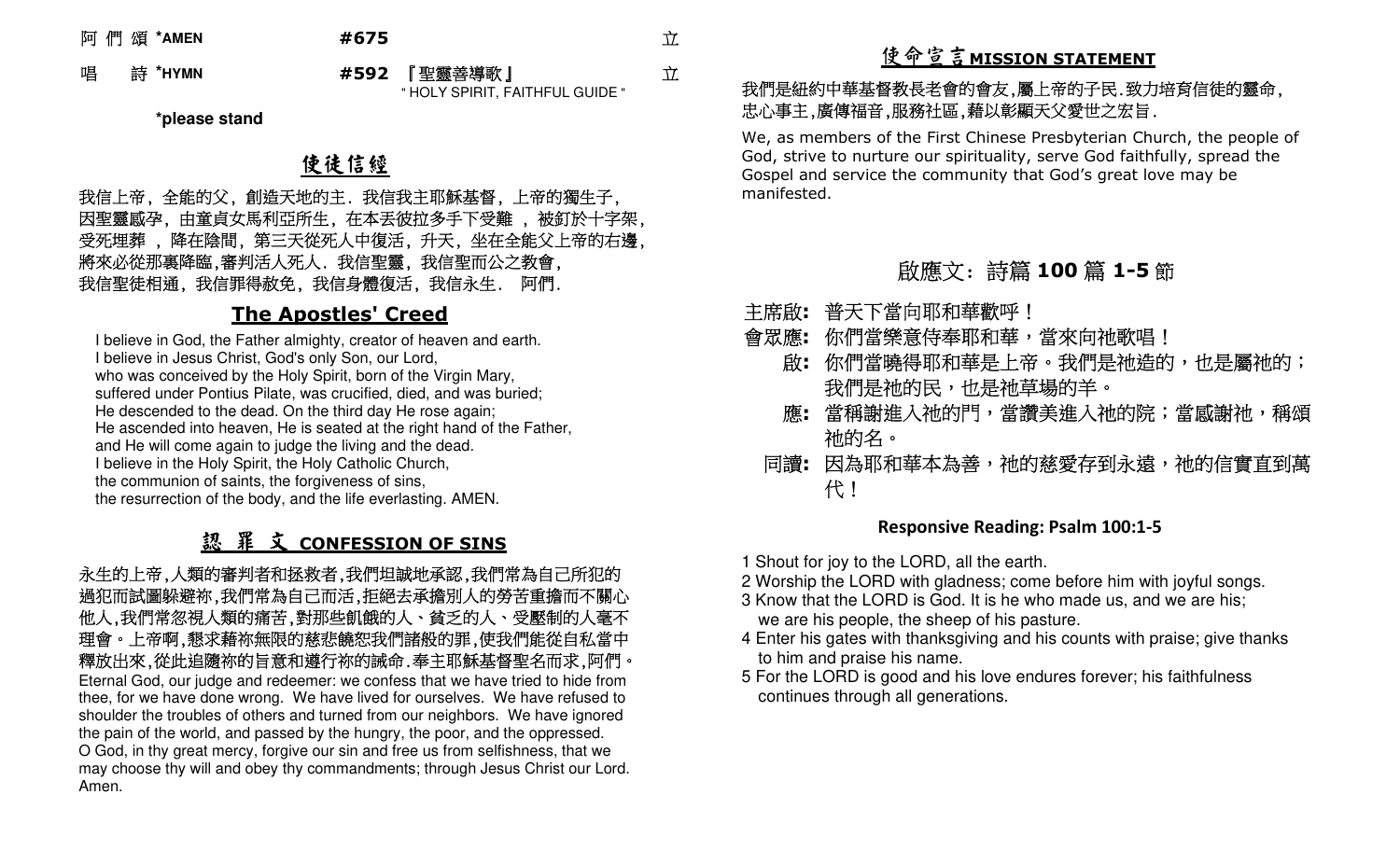### 1.歡迎首次參加主日崇拜之新朋友,盼望你能繼續參加聚會,散會後請 留下姓名,通訊處及電話與司事,以便教會與你聯絡。

 We extend our welcome to those who are worshipping with us for the first time today. Please leave your name, address and phone number with the ushers so that we can contact you in the future. We hope to see you again.

- 2.祈禱會: 逢禮拜四下午二時,請各兄姊在不同地方一齊誠心為教會 守望禱告。
- 3.各兄姊於教會辦公時間內每日上午九時至下午五時可用本堂電話 **212)964-5488**或手提電話 **(917) 214-8596**聯絡同工。
	- 4.伉儷團契例會: 下主日下午二時半舉行,請各團友屆時參加。



# **堂 全 〈 〈 〉 /慶**<br>本堂 112 周年堂慶 FCPC 112th Anniversary Celebration

感恩聯合崇拜 **Thanksgiving Combined Worship Service**

 **6-26-2022 (**主日 **Sunday)**  上午十一時 **11:00 a.m.** 講員 **Preacher:** 林大衛牧師 **Reverend David Lam**  主席 **Worship Leader:** 梁燊南長老 **Elder San Leong** 

# **112**周年堂慶午餐會

  **112thAnniversary Celebration Lunch** 日期**(Date): 6 - 26 – 2022 (**主日 **Sunday)**  時間**(Time):** 下午十二時卅分 **12:30 p.m.**  地點 **(Venue):** 紐約中華基督教長老會 **The First Chinese Presbyterian Church** 售票日期**: 5/8/2022**至 **6/12/2022 Tickets on sale 5/8/2022~6/12/2022**  餐券**(Ticket):**每位五元 **(**名額 **<sup>80</sup>** 位**,** 先購先得**)** ited tickets, first come first  **\$5 each (limited tickets, first come first serve)**  售券者**(Booking):** 雷甄惠珍執事、梁美娥長老、徐頌基長老**. Tickets can be purchased from Deacon Christine Louie, Elder Mei Luk, Elder Jonathan Chui.** 

# **誠聘主任牧師**

**紐約中華基督教⻑老會誠聘主任牧師。**

**具美國⻑老會 (Presbyterian Church USA) 認同之神學學位,** 

**三年服務堂會經驗, 需能講流利粵語, 及具備英語溝通能力。** 

### **請寄履歷致:PNC,**

The First Chinese Presbyterian Church

61 Henry Street, New York, NY 10002, <u>或電郵 f<mark>cpcsession@gmail.com</mark></u>

The First Chinese Presbyterian Church is seeking a Pastor (Head of Staff). The candidate should possess qualifications acceptable by the Presbyterian Church (USA) for Minister of Word and Sacrament, with 3 years of pastoral experience, and fluency in Cantonese and spoken English. Please send resume to: PNC,

The First Chinese Presbyterian Church,

61 Henry Street, New York, NY10002, or Email: fcpcsession@gmail.com

# **誠聘 Position Vacant**

**紐約中華基督教⻑老會誠聘幹事。**

**須有大學學歷; 能講流利粵語; 及具備英語,華語溝通能力**;

**中,英文,電腦打字。 請寄履歷致:**Administrative Assistant

The First Chinese Presbyterian Church

61 Henry Street, New York, NY 10002, <u>或電郵 f<mark>cpcny@yahoo.com</mark></u>

The First Chinese Presbyterian Churchis seeking an Administrative Assistant:

 The candidate should have some college credits; fluency in Cantonese; spoken English and Mandarin; and ability to type English and Chinese.Please send resume to:Administrative Assistant

The First Chinese Presbyterian Church,

61 Henry Street, New York, NY10002, or Email: fcpcny@yahoo.com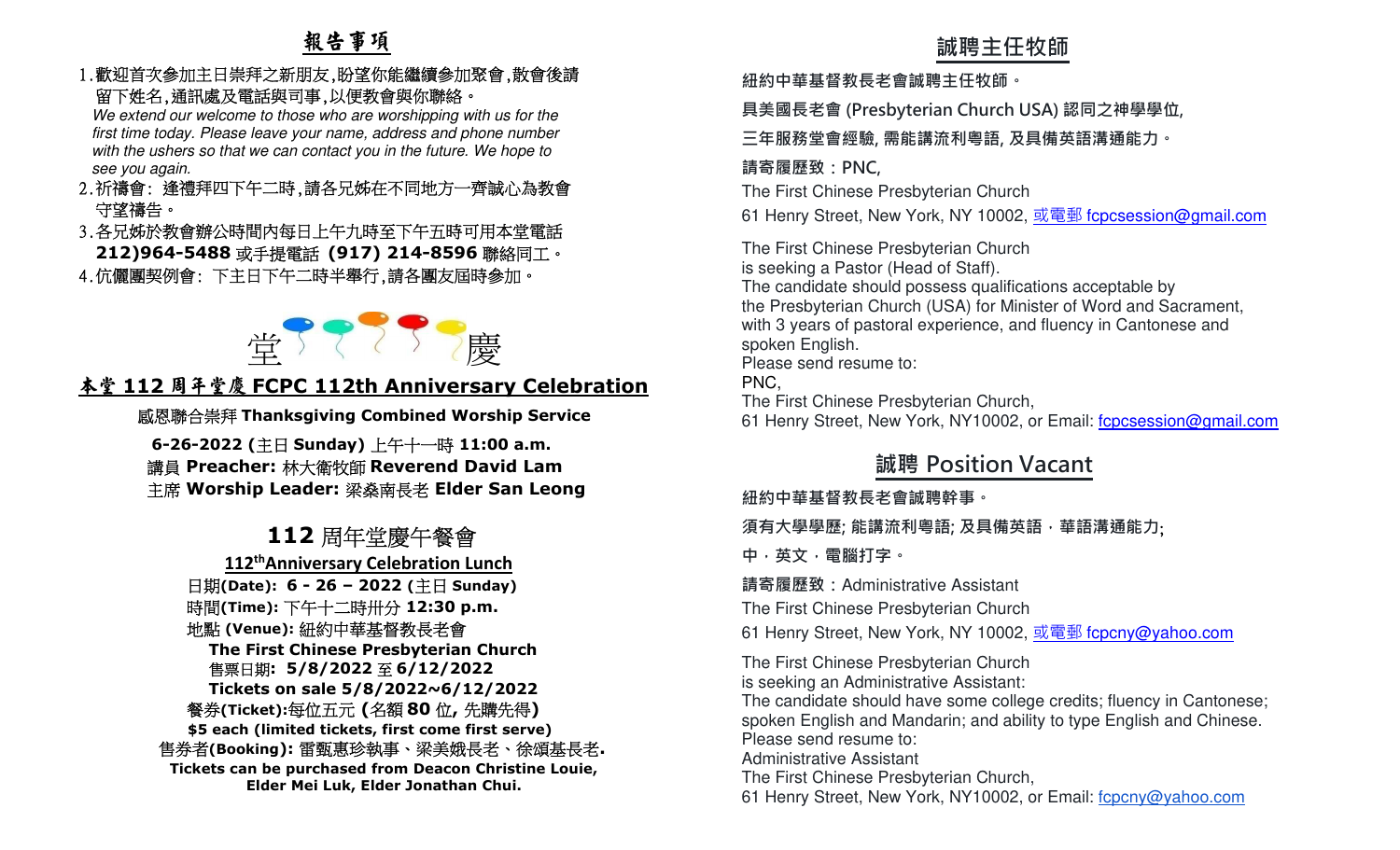# 詩班獻詩歌詞

#### Remember Me

# 紀 念 我

# 代禱事項

- 
- 
- 
- 
- 

|                                                                                                                                                                                                                                                                                                              | 主日聯合崇拜事奉人員                            |                 |                |
|--------------------------------------------------------------------------------------------------------------------------------------------------------------------------------------------------------------------------------------------------------------------------------------------------------------|---------------------------------------|-----------------|----------------|
| <b>Remember Me</b>                                                                                                                                                                                                                                                                                           |                                       |                 |                |
| In the night in which our Savior was be trayed, He broke the bread and to                                                                                                                                                                                                                                    |                                       | 今主日(六月五日)       | 下主日(六月十二日)     |
| His friends He said:                                                                                                                                                                                                                                                                                         |                                       | 聖靈降臨節聖餐主日       | 三一主日           |
| "Take and eat, this is my body given for you, take and drink, this blood of                                                                                                                                                                                                                                  | 講員/主席                                 | 李澤華牧師<br>關悅雄長老  | 邵一嵐宣教師 / 方李芳執事 |
| mine is shed for you, Do this always to remember me, remember me."<br>In the night in which our Savior was denied, He bowed His head and to                                                                                                                                                                  | 指揮/司琴                                 | 林主恩先生<br>江友正女士  | 林主恩先生 / 江友正女士  |
| the Father cried: "If it be Your will, let this cup pass from me, if it be you                                                                                                                                                                                                                               | 招<br>待                                | 方李芳執事           | 胡國傑長老          |
| will, spare me this agony. In my darkest hour will You remember me?                                                                                                                                                                                                                                          | 聖餐主禮                                  | 梁李萍清長老<br>梁燊南長老 |                |
| remember me."                                                                                                                                                                                                                                                                                                | 聖餐襄禮                                  | 翁華健長老<br>李許妙梨長老 |                |
| In the night in which my deepest doubts are known, you come to me and                                                                                                                                                                                                                                        |                                       | 陳盧秀華執事          |                |
| I am not alone. When I taste your blood and body given for me, when I                                                                                                                                                                                                                                        | 聖餐預備                                  | 李蘊文執事           |                |
| hear your prayer in dark Gethsemane, then I know You will remember me,<br>remember me, O Lord, remember me. Remember me.                                                                                                                                                                                     | 聖壇插花                                  | 邵一嵐宣教師          | 邵一嵐宣教師         |
| 紀念我                                                                                                                                                                                                                                                                                                          | 錄音/音響                                 | 余健雄先生           | 黃惠賜執事          |
| 在救主耶穌被賣的那夜,祂擘了餅,對祂的門徒說,這是我身體今日爲你<br>們捨,這是我的血爲你們流,當如此行,爲要紀念我。當紀念我。<br>在救主耶穌被賣的那夜,祂低下頭對天父祈求說,若是袮旨意叫這杯離開<br>我,若是袮旨意使我免受這苦,在我痛楚時袮可會紀念我,請紀念我。<br>在那夜當我心深懷疑惑,袮舆我同在使我不孤单,當我領受袮的聖體舆寶<br>血,當我聆聽袮客西馬尼祈祷,我心深知袮紀念我,請紀念我,喔,主,<br>請紀念我,請紀念我。                                                                               | 花<br>獻<br>邵一嵐宣教師、張樂一紀念親愛的外祖母、曾祖母周志卿女士 |                 |                |
| <u>代禱事項</u>                                                                                                                                                                                                                                                                                                  |                                       |                 |                |
| 1.為本堂各同工、全體長老、執事、董事在教會中事奉的心志禱告。<br>2.為祈禱會禱告。求聖靈感動更多弟兄姊妹同心合意為教會守望。<br>3.為紐約市華埠社區禱告。願本堂藉著崇拜、關懷、社區服務、網絡廣播<br>節目廣傳福音。<br>4.為身體和心靈軟弱的弟兄姊妹禱告。求主醫治,使他們早日康復:<br>吳秀琼女士、林伍新蘭女士、陳玉金女士、張淑德女士、劉浪波夫人、<br>- 朱譚綺琪女士、陳曾惠英長老、曾偉青長老之母親、唐顯慶長老。<br>5.為本堂聘牧事工禱告。求主差遣合適主任牧師來牧養教會。<br>6.為本堂聘請幹事禱告。求主差遣合適同工來協助堂務。<br>7.為弟兄姊妹未信主的親友禱告。 |                                       |                 |                |